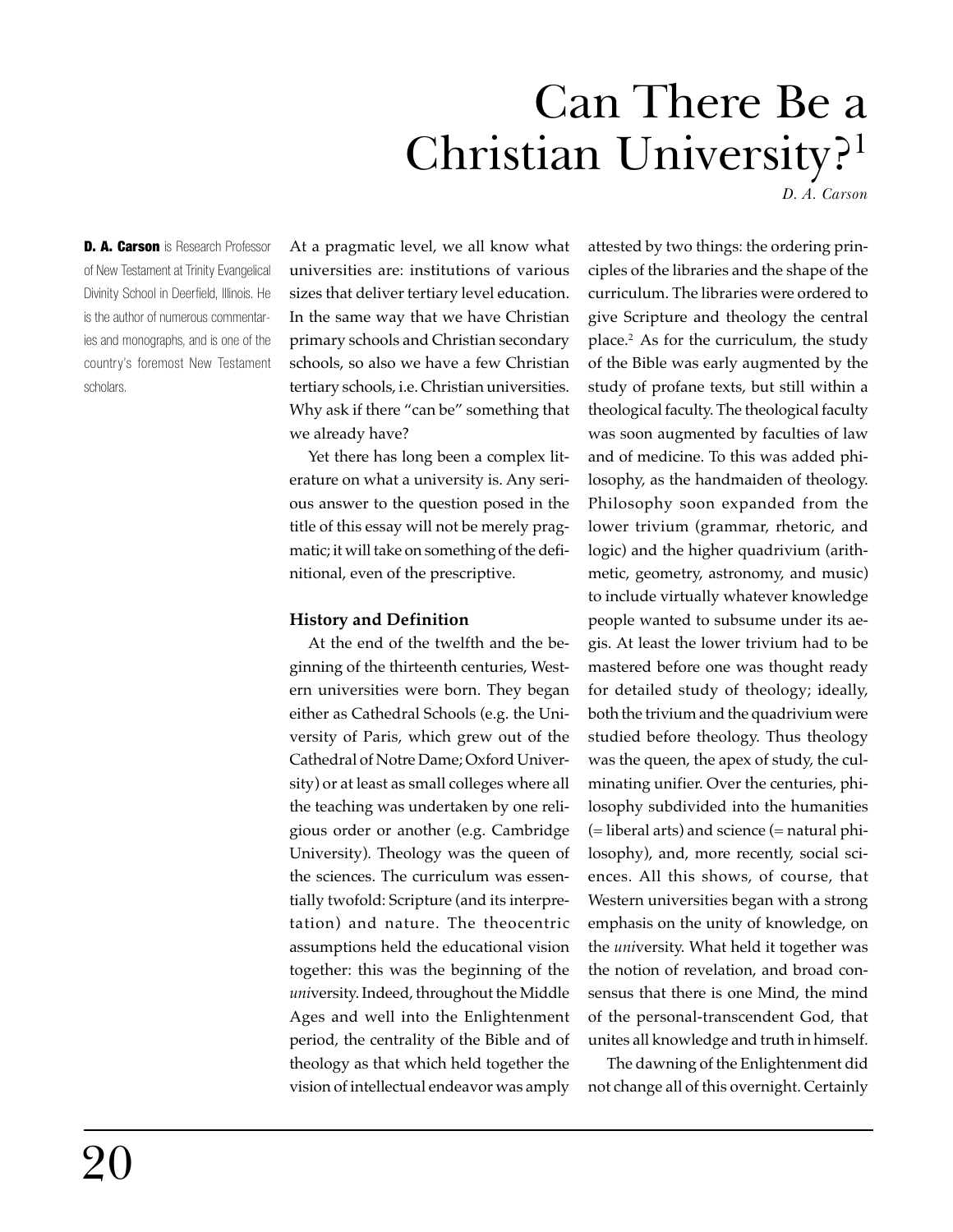reason was increasingly elevated over revelation and faith, but this took time. Many who saw themselves as the children of the Enlightenment were Christians, or at least theists, or at least deists. If in Britain the eighteenth century was the century of David Hume, it was also the century of Thomas Reid—not to mention preachers such as Howell Harris, George Whitefield, and the Wesleys. Under God, these preachers changed the face of the nation; Whitefield, in conjunction with others such as Jonathan Edwards, transformed the face of America. On the other hand, one must not forget that at this point the universities and fledgling colleges were, by and large, the preserve of an elite. Increasingly, the intellectual elite forged a way toward philosophical naturalism. Under its aegis, science itself, by the twentieth century, was increasingly redefined. Instead of being above all an empirical discipline, it became an empirical and theoretical discipline nurtured by the "axiom" of materialist philosophy.

What preserves the university as a *uni*versity during the later stages of this so-called "modern" period is a nexus of presuppositions and commitments: strong belief in the autonomy and power of reason, massive assumptions about progress,3 widespread conviction that truth is objective and attainable, and, as I have already indicated, rising philosophical naturalism. In other words, what kept the *uni*versity together was not the Christian worldview that prevailed several centuries earlier, but the common commitment to a common *process.* If in addition some university teachers were Christians or Buddhists or whatever, there was little objection, provided their religious commitments did not too greatly impinge on how they played the univer-

sity game. Religious convictions were largely judged to belong to the realm of faith as opposed to fact, to personal preference as opposed to public truth. Some universities (especially in Europe, but a few here, as well) continued to have faculties of divinity, but increasingly (with some wonderful exceptions) the rules of the game in the faculties of divinity were played under the same naturalistic assumptions deployed throughout the rest of the university. Thus there were many theists in such departments, but the form of their argumentation, as they taught their texts and debated their theories and published their theses, was, with only the rarest exceptions, distanced from faith commitment. It was so much more acceptable to talk about the beliefs of the early Christians regarding the resurrection of Jesus than about the resurrection itself. It was acceptable to be religious, then, and one might even be lauded for it if such religious convictions issued in observable "humanitarian" philanthropic endeavor. But what was commended was the philanthropy, not the Christian convictions or the religious worldview, which was judged to be incidental to the university mission, and at least potentially damaging to it if it began to impinge on the ostensible neutrality of naturalism's reason and methods. Perhaps these developments are best caught in the vignette of Mother Teresa giving a lecture at Harvard in 1982. She spent most of her time exhorting her hearers to follow Jesus. When the student newspaper ran a story on the event, she was praised for her philanthropy while her address was reported without a single mention of the J-word.<sup>4</sup>

Before pressing forward with this potted history, we shall do well to pause and reflect on two authors whose work until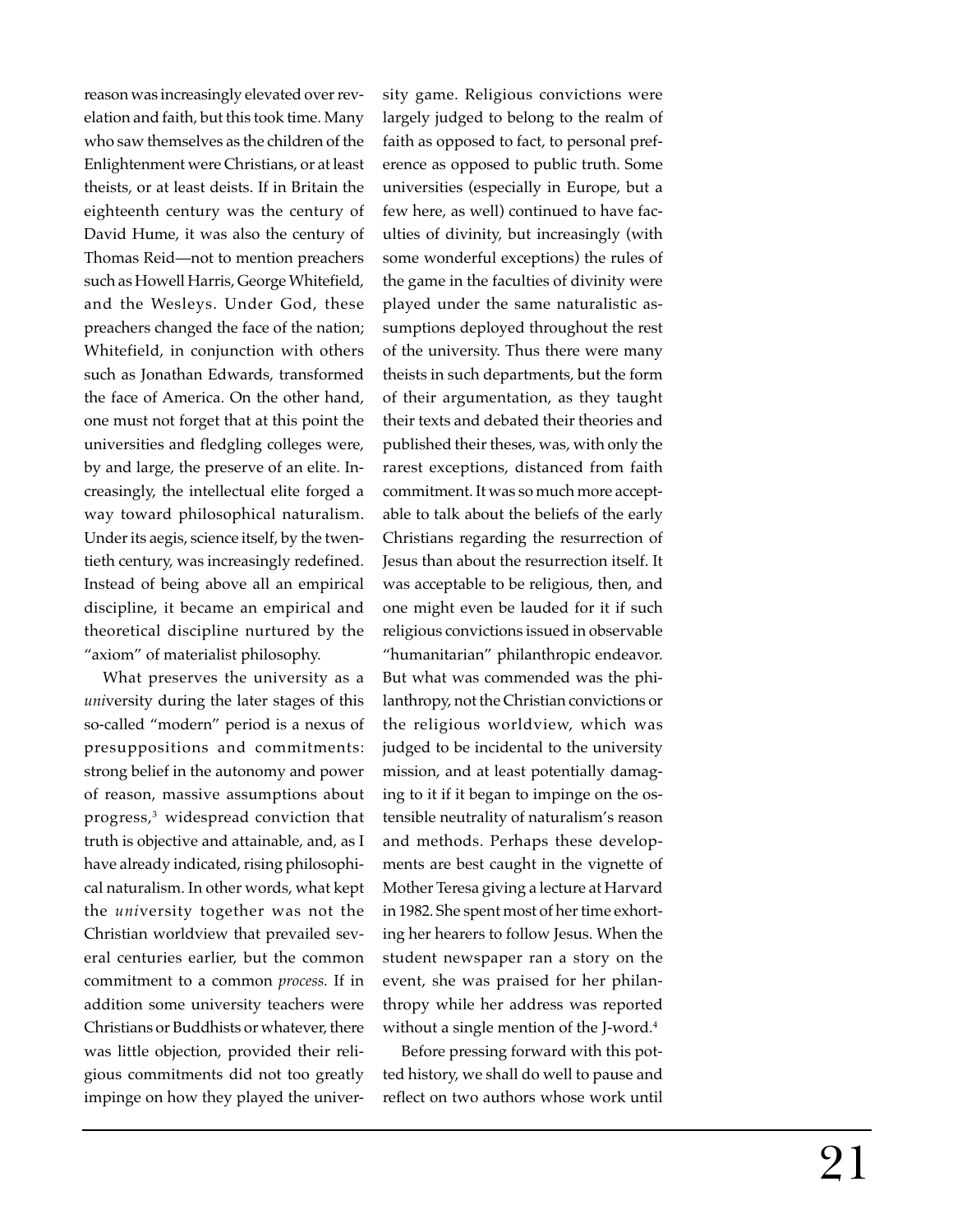recent times defined discussion as to what a university should be. The first is the seminal book by John Henry Newman (1801-1890). His *The Idea of a University* is universally recognized to be the foundational discussion in modern times.<sup>5</sup> Much of Newman's writing on the subject was precipitated by the 1851 invitation from Archbishop Cullen to preside over the establishment of a Catholic University in Dublin. This Newman did, though his record as an administrator was mixed, and he returned to Birmingham in 1858. Nevertheless the challenge provided him with the opportunity to think through what a university should be. His accumulated writings on the subject (which writings constitute *The Idea of a University,* first published under that title in 1873, though the constituent parts first began to appear in print in 1852) reflect his profound commitment to Roman Catholicism (he became a Catholic in 1845). They are subtle, intelligent, occasionally over-wrought, and sometimes profound.

For our purposes, we may reflect on three of his principal ideas. (1) Newman argues that there is a need for a distinctively Catholic university. Unlike other universities of the time, whether they be Protestant, religiously mixed, or entirely secular, a Catholic university will unashamedly teach Roman Catholic doctrine, not least the doctrine of God. Such doctrine, i.e. such knowledge, is by definition universal. Therefore universities that fail to teach such subject matter as a science, i.e. as a body of true knowledge, do *not* teach universal knowledge, and are by this definition fatally flawed. Other universities may be excellent models of some other elements of education, but in this respect they are not *uni*versities at all. (2) Nevertheless, Newman argues that a Catholic University should provide what today we would call a liberal arts education. In other words, Catholic universities should not simply be professional schools training Catholic clergy. Newman does not think that a university education should primarily be a means of gaining a profession, of finding a vocation, of learning a trade. Rather, the purpose of a university education is to expand the horizon, to enlarge the student's outlook, train his or her mind, and develop civic and social skills in interaction. (3) Newman then distinguishes what a university does and what the (Roman Catholic) faith does. The former helps human beings acquire broad knowledge, moral resolve, growing intelligence, and social sensitivity. It does this, however, by means of education; it prepares a man to become a Gentleman (Newman's category). It does not, however, make a Christian. Earthly virtues are good in themselves and are worth pursuing. But only the teaching and practice of the Roman Catholic church can fundamentally transform fallen, sinful human beings.

It is the second point that grabs attention in much contemporary discussion. That point was forged at a time when strong voices were arguing that a university ought to prepare a student for a vocation, for a job. The substance of Newman's appeal has been repeated many times to justify the value of a liberal arts education even when no job is immediately in view. Newman argues that a liberal arts education makes a human being a better person, a better thinker, a better evaluator, and therefore when such a person becomes a lawyer or an engineer, he or she will become a *better* lawyer or engineer. In that indirect sense, a liberal arts education turns out to be eminently useful, even when it does not *directly* aim to be useful. Newman has no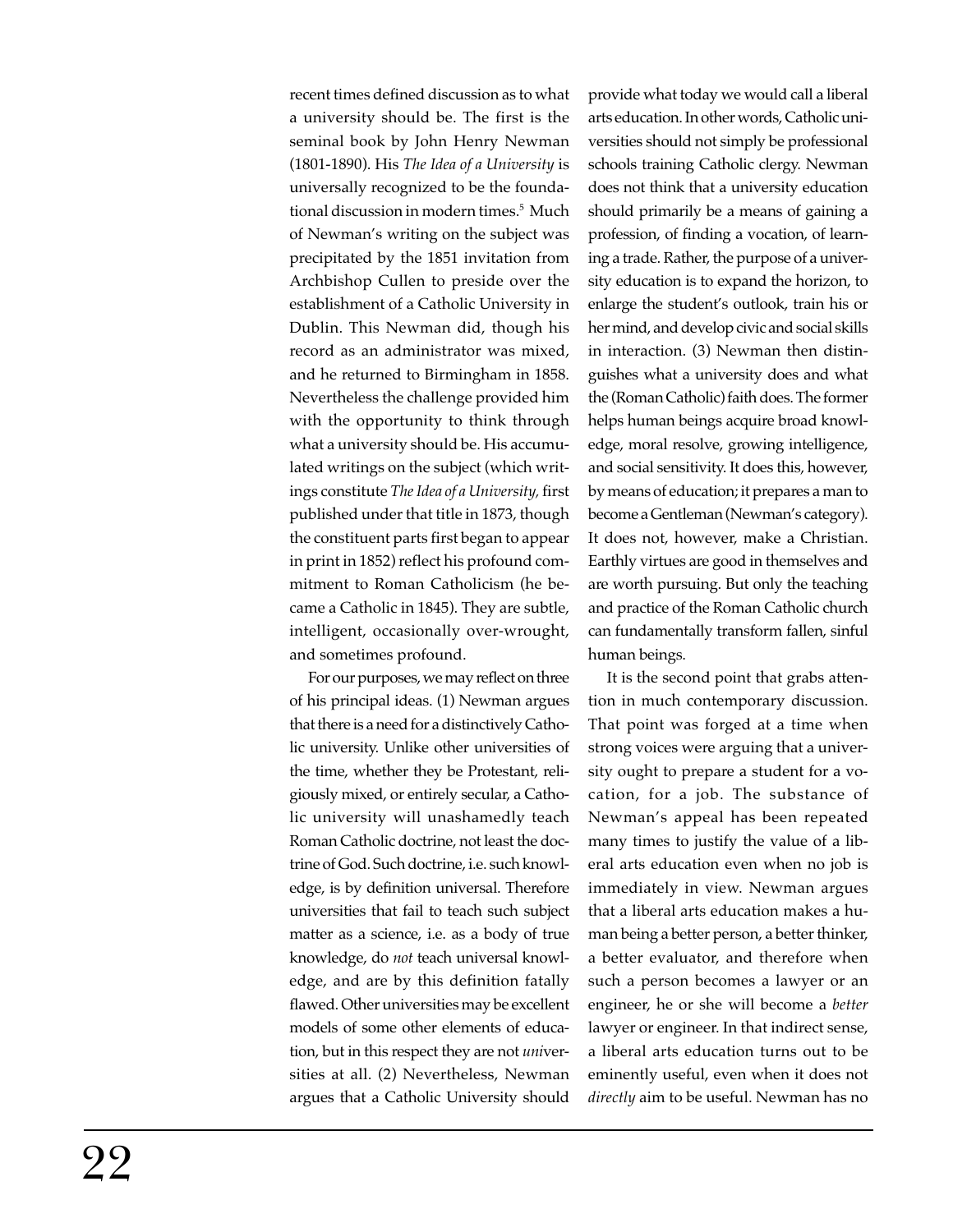hesitation about including law, science, and the like within a university's curriculum. But the primary purpose of a university education is corrupted if it aims at nothing higher than securing a job.

For our purposes, however, the second and third points, slightly modified to conform to confessional evangelicalism, are of no less interest. In line with the assumptions of the universities that developed in the Middle Ages, Newman understands that what holds the university together is a shared worldview. For him, that is Catholicism. In these papers he does not argue for the truth of Catholicism: such defenses are put forth in some of his other writings. But granted the assumption, one understands how, for him, his insistence that the Catholic doctrine of God be taught as universal truth is a *definitional* matter: he believes in the Roman *Catholic* (i.e. universal) Church. From an evangelical perspective, his religious allegiance might better be thought of as the *Roman* Church, which is not as catholic as it claims. But it is not for nothing that thoughtful Christians, in the words of the creed, testify that they believe in "the holy, catholic Church." Newman's fundamental insight, stripped of its *Roman* Catholicism, is surely right: if this is God's world, if this God has disclosed himself in the world and the Word, then no knowledge can properly be thought well-organized and properly integrated if it is detached from knowledge of this God and his words and his ways.

Probably not even Newman would argue that the liberal arts curriculum in many contemporary universities is calculated to turn many a student into a "Gentleman." Yet his attempt to preserve the primary place for revelation, while still insisting on the training of reason and the value of what would today be called the

"great books" tradition, recognizing all the while that such education does nothing more than train the natural man (Newman's choice of expression; many Protestants would not demur, but would also speak of how "common grace" operates), continues to resonate with many contemporary Christians who are trying to think through what a Christian university should be.

Consider, in partial contrast, a second seminal thinker on this subject. Karl Jaspers (1883-1969) published three separate monographs with the title *Die Idee der Universitat ( "The* Idea of the University"). The first appeared in 1923, after World War I; the second in 1946, right after World War II and the Holocaust; the third in 1961.6 In addition, he wrote a series of "Theses," in reality a fourth essay, on the theme of university renewal,<sup>7</sup> sparked in part by Martin Heidegger's 1933 "Rectorial Address," and in part as a response to the developing Nazi university constitution in Baden. For this Jaspers was banned from university administration (1933 on), then forbidden to teach at the University of Heidelberg (1937), and then forbidden to publish (1938).

It would be tedious to expound his thought at length, $^8$  but the following few points have a bearing on our discussion. (1) Jaspers is indebted to the Platonic notion of Ideas as an encompassing unity of the perceivable. For Plato, there is, finally, the Idea of Platonic Ideas—what Jaspers calls "the Encompassing *(das Umgreifende)* of all Encompassings." He is no less indebted to Kant: the Idea is a regulative principle that both embodies and controls action. The "idea" of the university is thus for Jaspers a totally encompassing notion that embraces the ultimate horizon of all thinking and being. Clearly there is also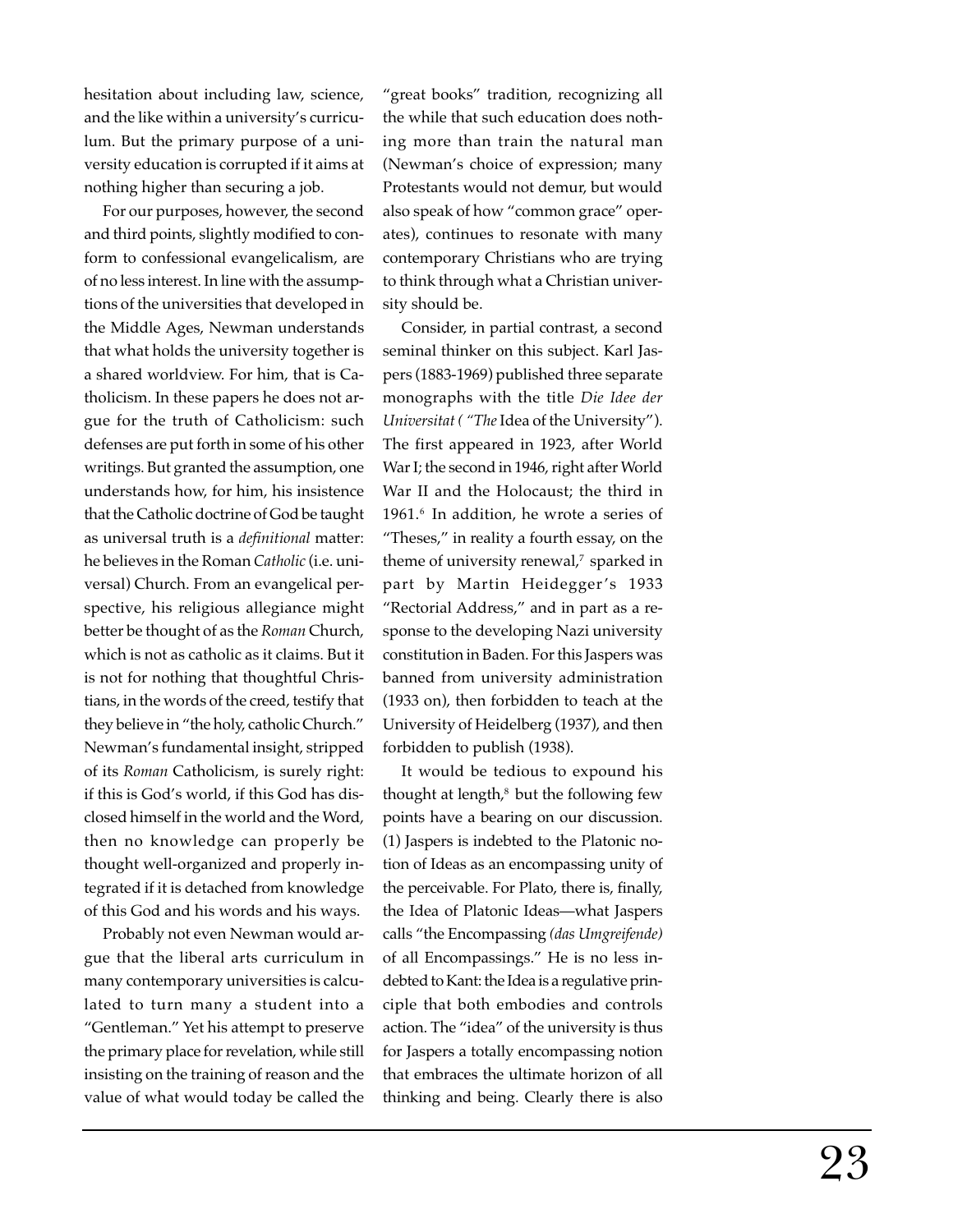indebtedness here to the German Idealism of Wilhelm von Humboldt, the brilliant founder of the University of Berlin. (2) Within this framework, then, Jaspers understands the university to be "a community of scholars and students engaged in the task of seeking truth,"9 "an institution uniting people professionally dedicated to the quest and transmission of truth in scientific terms. $10$  The university is the place where "the original will to know" *(das ursprüngliche Wissenwollen*) is realized.<sup>11</sup>(3) It follows that there are four concrete objectives of the university: research inseparable from teaching, educational training, the formation of culture, and communication through scholarly debate and cooperative research both within and across various disciplines. (4) Jaspers argues that academic freedom is a privilege and an ongoing responsibility for both professors and students alike. This demands both toleration and protection by a democratic society. The university is thus indebted to society for both its protection and its finances, but the power and tasks of truth are so important that the concordat must be worked out and nurtured.

I have gone into as much detail as I have in order to make clear that a comparison of Newman's idea of the university and Jaspers's idea of the university belong to different centuries, different religions, different languages, and different cultures. $12$  What constitutes the unifying connection of the university for each of the two thinkers? For Newman, as we have seen, it is the truth of Christianity expressed in Roman Catholicism. For Jaspers, it is a fairly sophisticated neo-Platonic, neo-Kantian epistemology, and an unshakable confidence in the objectivity, value, and discoverability of truth. Many who have read Jaspers, however,

and have not bought into his neo-Platonism nevertheless embrace his commitment to reason and the recoverability of truth. But certainly "the university idea in Newman and Jaspers is unintelligible apart from their respective faith encompassings, differing historicities, and tradition-constituted convictions that inform their respective quests for knowledge and truth."<sup>13</sup>

What marks the move from modernity to postmodernity, so far as the idea of the university is concerned, is the loss of confidence that objective truth exists, or, that if it exists, it is discoverable. The forces that have brought about this widespread shift<sup>14</sup> in perspective are many and complicated, too many to grasp comprehensively. Immigration patterns and the media of the global village have exposed us to broader and broader cultural patterns, and have (rightly) called the biases of mere traditionalism into question. The loss of biblical and theological knowledge does not mean that people have no worldviews, but that the dominant worldview of the Western Judeo-Christian culture has gone into eclipse, especially for educated people under the age of thirty-five, and has been replaced by a potpourri of perspectives unimaginable to our grandparents. The modernist epistemology, filtered through materialist philosophy, while still very strong, is burning itself out, and has sired an illegitimate heir: postmodern epistemology, in which all "knowledge" is nothing more than the peculiar mental construction of an individual or group, a societally-grounded construct with no possible way of discovering whether the construct corresponds with reality. The more cynical analyses therefore insist that all human claims of truth do not in fact depend on faith or reason, but on will to power. There is a plurality of truths, none of which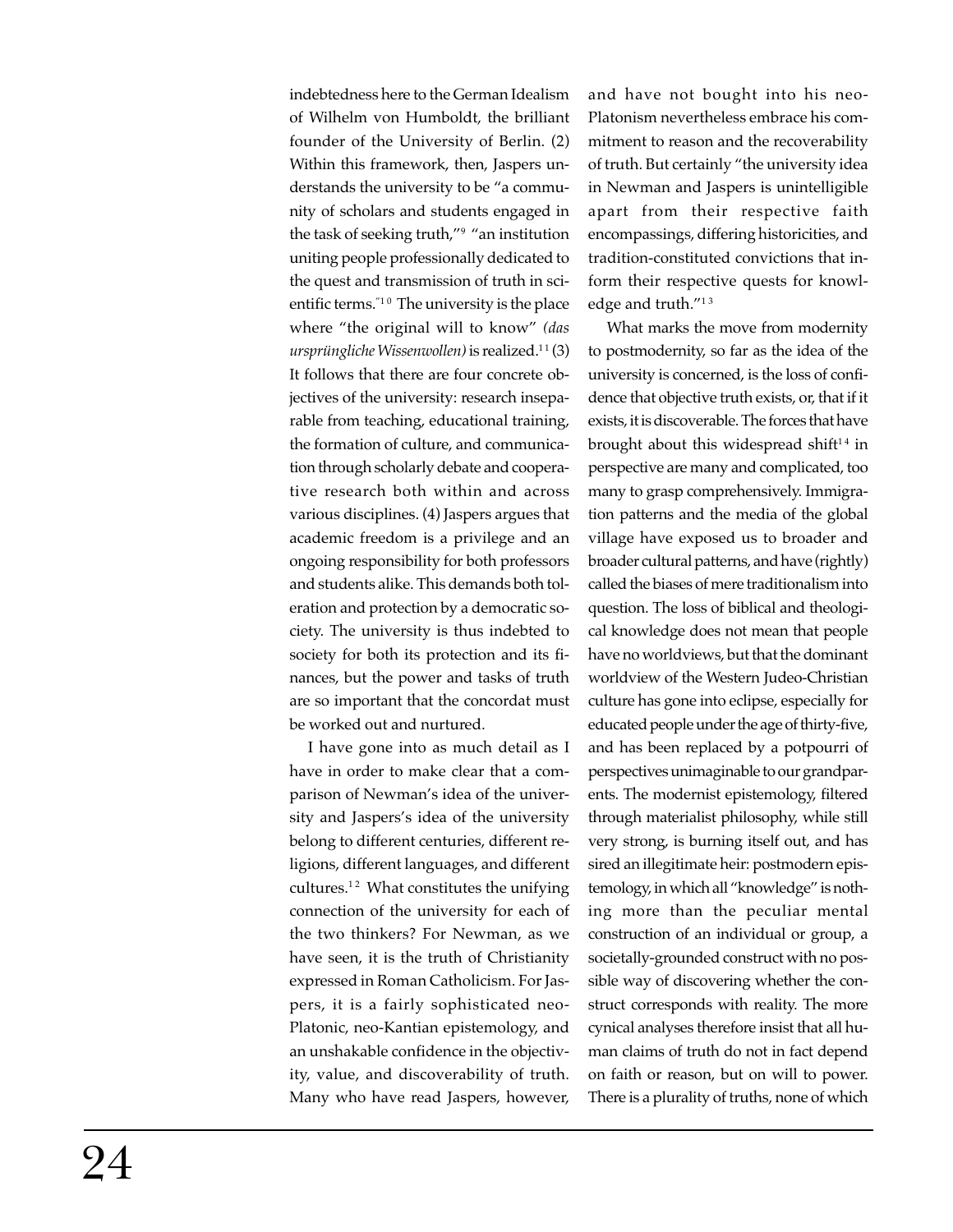is impartial. Various literary and sociological analyses have given these perspectives a show of respectable erudition.

In this sort of environment, there is little *unity* left in the *uni*versity. At the risk of cheap paradox, one might say that the only unity that is left is the shared view that there cannot be a university, but only a *multi*versity. From this perspective, a more penetrating question than the one that heads this article might be, "Can There Be a Postmodern University?"

Many things change under these developments. One of the most important is the view of tolerance. Under the best impulses of late modernism, a tolerant person was one who might think someone else was dead wrong, and who might try to persuade him or her to a better view, but who would nevertheless defend the other's right to be heard. Under postmodernism, a tolerant person is one who holds no strong views, except the strong view that one must not hold strong (and especially exclusivistic) views. Thus a Christian who is trying to convince someone else of the truth of Christianity, no matter how courteous or evenhanded, is by definition an intolerant bigot. Departments of Divinity give way to Religious Studies Departments, where the one underlying subtext is the new definition of tolerance.<sup>15</sup>

None of these dominant views ever works out exhaustively. Universities are too large, too complex; they are made up of too many divergent individuals. Nevertheless one may usefully speak of dominant trends.

Universities are complex in other ways as well. Here I mention two. (1) There are, after all, universities that have grown up in other cultures: Chinese, Indian, Islamic, and so forth. What does *uni*versity mean in such contexts, and what may we learn from them? The second of the "Regulations Concerning Academic Degrees" published by the State Education Commission of the People's Republic of China (4 June 1989) specifies, as one of the aims of and qualifications for entrance into Chinese universities: "All citizens who support the leadership of the Communist Party of China and the socialist system and who attain a certain academic level may apply for appropriate academic degrees in accordance with the requirements stipulated by the Regulations."<sup>16</sup> Not dissimilar regulations are found in other regimes in which tertiary education is a state-controlled instrument for social coercion. Here there is little problem with the *uni-* in university. There may be more problem in terms of self-correction and competition—but I shall return to that question in a moment. (2) The idea of the Western university has become complex for several purely pragmatic reasons. Some thinkers and administrators hold that the university is primarily a training center for professionals, and do not worry at all about the metaphysical unity of the enterprise. Others—not least those who work in them—often focus on their own careers and research projects, and give very little thought to the big picture. They work in tertiary education; they give little or no thought to what a university is. This stance is now so endemic that it is "by no means a safe assumption" that we shall be able to continue to "speak of a university at all."<sup>17</sup> From a Christian perspective, of course, unqualified pursuit of careers is nothing other than idolatry. A few still see the university as a place where education of another generation takes place, with little emphasis on research, and with little reflection devoted to the warrants by which curricular content are chosen. Worse yet, many universities have devel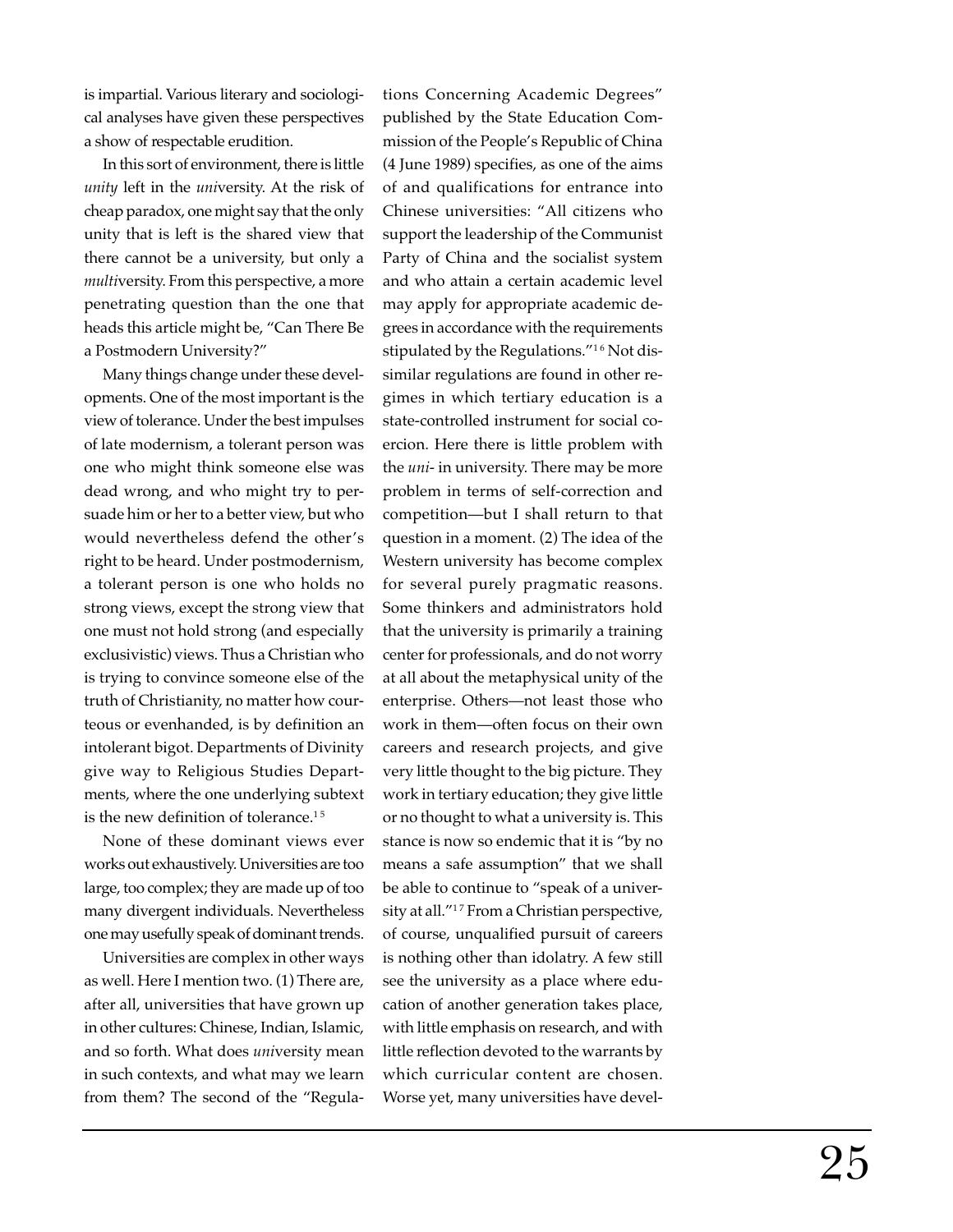oped a sorry record of uncontrolled social experimentation, soaring costs (way beyond inflation), unwise planning (not even watching the demographics of the nation to uncover what the student "pool" will be), and spiralling bureaucracy within and endless government controls from without.<sup>18</sup>

So what is a university? What is a Christian university?

### **Vision**

I shall proceed by articulating a number of theses.

*(1) A university is a tertiary-level institution devoted to study and education in a plurality of fields at both undergraduate and graduate levels, controlled by some unifying vision.* Thus I have eliminated from the discussion the specialized college, or the exclusively undergraduate institution. This is merely a pragmatic decision to conform to common usage. More importantly, a *uni*versity must be "controlled by some unifying vision." The pursuit of truth served reasonably well under the conditions of early and middle modernism. Contemporary Western universities, increasingly postmodern in their epistemology, are held together by very little common vision, and might more accurately be called multiversities.

(2) *A Christian university is God-centered in the structure of its thinking and in the establishment of its priorities, cheerfully pledging allegiance to the Christian revelation, and in particular the focal point of that revelation, the Lord Jesus Christ, and the gospel he has proclaimed.*

If in the preceding paragraph the third word, "university," had been replaced by "church," the sentence would still have made excellent sense. But by "university," with the meaning already defined, I mean to insist that the Christian university is "a tertiary-level institution devoted to study and education, etc." (the first point); what makes it *Christian* is its God-centeredness not, indeed, centering on any god, but on the God and Father of our Lord Jesus Christ, and on the revelation he has given. For us, that means embracing the Bible as God's revealed Word, and a focus on him who is the Word incarnate.

There are numerous implications to this stance. Among other things, it means that knowledge is never an end in itself: that would be idolatry. Pelikan draws attention to the opening discussion of the *Nicomachean Ethics,* which treats means and ends: "If, then, there is some end of the things we do, which we desire for its own sake (everything else being desired for the sake of this), and if we do not choose everything for the sake of something else…clearly this [end] must be the good and the chief good." Pelikan points out that if knowledge becomes this "chief good" and therefore the end in itself, "the moral consequences can be frightening."1 9 Scholars who pursue knowledge in a single-minded pursuit undertaken at any price, or almost any price, not only become cut-throat with others, but may descendinto the abyss of torture in order to gain better and more accurate medical "knowledge." Thus Newman's famous chapter, "Knowledge Its Own End," needs some limits drawn around it. Knowledge may be a legitimate lesser end, a limited objective, a conditional goal; it cannot be the final goal without succumbing to idolatry.

(3) *A Christian university is passionately committed to the formation and maintenance of a Christian worldview.*

It has been the failure to observe this point, more than any other, that has led to the secularization of more than a few universities begun as Christian foundations. If university professors and scholars be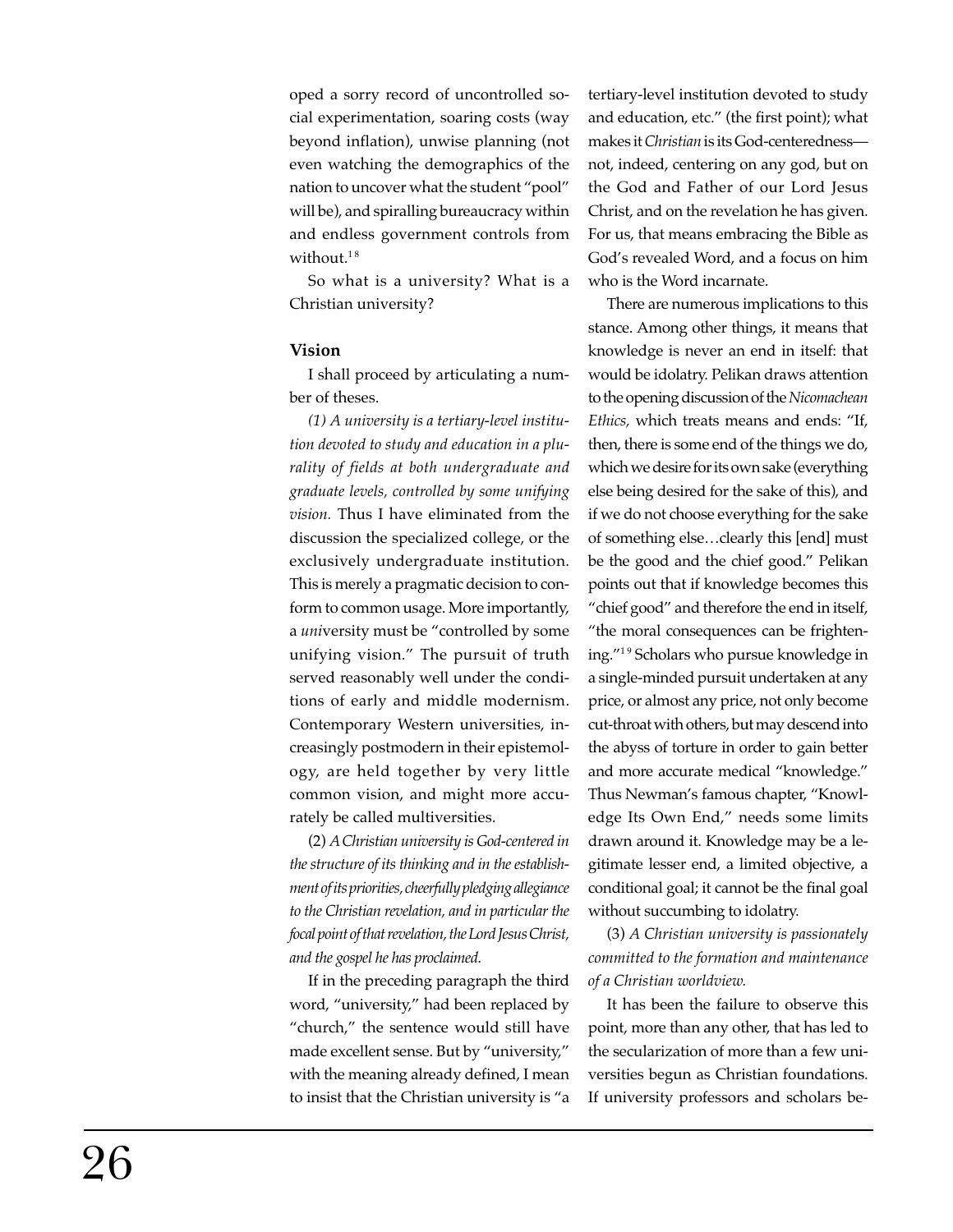come experts in their own disciplines, while remaining intellectual pygmies with respect to the Bible and theology, the disciplines will reshape the Bible improperly; the Bible will do little to reform the disciplines. Such scholars will adopt the worldviews and priorities of others in their guild, and then gloss their convictions with biblical proof texts. That is an easy game to play, and great fun. But it does nothing for understanding or passing on the fundamentals of the faith or the structure of a Christian worldview.

There are few disciplines unaffected by such considerations—possibly pure math, but that's about it. It is not enough to develop, say, Rogerian analysis of social structures, and bless one's conclusions with the odd text. Such analysis has managed to project the view that homes and churches are repressive institutions, while schools are liberating. Is that what Scripture says? Or in another field, I recall a social scientist (who is a committed, confessional believer) telling a group of us that he did not think that revival could turn this country around: the shifts in epistemology and social structure are so deep that a revival would not do it. What is this but a tacit tying of God's hands, not unlike the attitude of the Israelites as they approached the Promised Land at Kadesh Barnea and listened to the reports of the ten spies? For Christians, optimism must forever remain naive, for we believe in sin, even in original sin; but for us, pessimism is atheistic. It is far too sure of what God cannot do; it is far too quick to analyze on purely naturalistic premises.

More broadly, the Bible's many books and numerous literary genres are all set within a detailed storyline that must be deeply absorbed. Profound grasp of and adherence to that storyline will not only

keep us from some important mistakes in our various disciplines, but will place us within a Christian worldview that marks us as different. Christians cannot long withstand the enormous and subtle pressures to "conform to this world" (Ro 12:1-2) unless they see the temptation in terms of a clash of worldviews. They cannot possibly understand the nature of that clash unless they have a firm, intelligent grasp of what the Bible's worldview looks like and are loyal to it. The Christian university, then, will make much of this worldview, seek to plumb its shape and significance, and pass it on to new generations of students.

(4) *Because Christians recognize their finiteness and their sinful minds, the Christian university is called, whatever its prophetic voice, to humility of mind and the kind of communal care that fosters integrity and candor.*

Christians insist that objective truth is knowable in measure, but this is no reason for intellectual condescension or dismissive anger. How then shall we insist on the former without succumbing to the latter?

The students of Carl F. H. Henry have known him to say that there are two kinds of presuppositionalists: those who admit it, and those who do not. Late modernism frequently tried to exclude Christianity from the university on the ground that it was not knowledge. Knowledge was tied, implicitly or explicitly, to a naturalistic presupposition. By exposing the impossibility of autonomous reason, postmodernism is, rather ironically, opening a place for Christians at the intellectual table. But postmodernism wants Christians to participate out of the conviction that their beliefs, their hold on "truth," is not superior to any other such claims—and this Christians cannot do without denying the Lord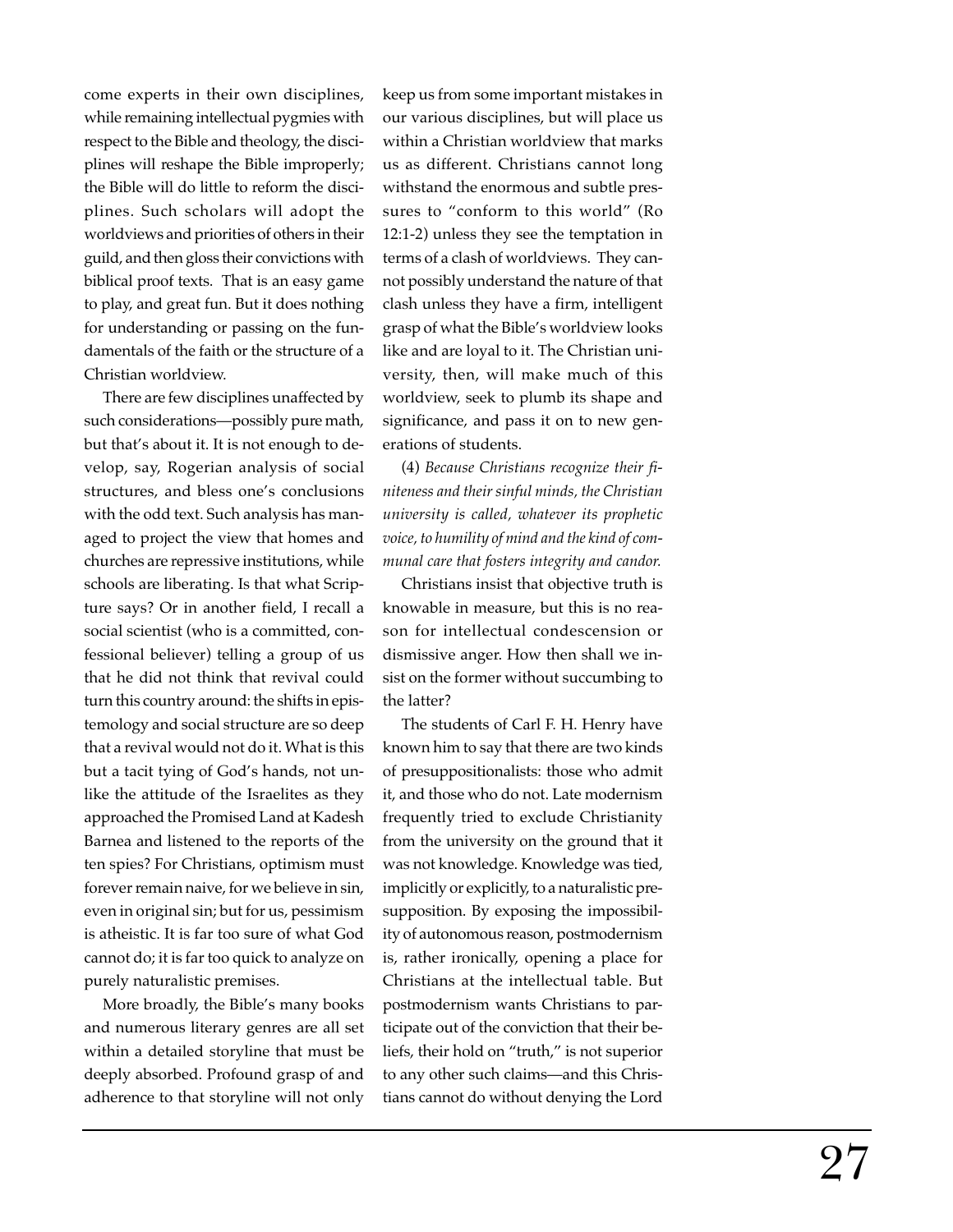who bought them. But if all truth is presuppositional (a point postmoderns do not doubt), the question becomes how one warrants any truth claim.

A scholar such as Pelikan cannot accept the kind of *a priori* relativism that characterizes so much of postmodernism. He argues that relativism can be either *a priori* or *ex post facto*—either an assumption one brings to the table (making relativism inescapable and the "paralysis of analysis" inevitable), or an "after the fact" relativism that is nothing more than "the admission that after thinkers or scholars or judges have done their best to be honest and not to intrude themselves and their prejudices on their material, the results of their research and thought will still be flawed and will bear the marks of the time and place and personality in which they have arisen."<sup>20</sup> Read sympathetically, that is doubtless true, but it does not explain how finite and sinful people can ever arrive at the truth; read more skeptically, it fails to respond to the most burning epistemological issues faced today.

But Christians insist that truth is knowable. We are grateful to postmoderns for reminding us of what many Christians forgot: our knowing is never with the certainty that belongs only to Omniscience. Our knowing is never atemporal or acultural but is inevitably temporally and culturally located; our knowing is often distorted by moral and intellectual failures (we insist on the noetic effects of sin). Nevertheless, we may know some objectively true things truly, even if never exhaustively. The models by which to think about such knowing I have sketched elsewhere.<sup>21</sup> For the moment it is sufficient to insist that a Christian university lives under the entailments of its confessional allegiance. One of those entailments is that truth is knowable, for by God's grace we have come to perceive some of what God himself has disclosed.

At the same time, the revelation by which we as Christians are constrained teaches us that God did not choose his people because of their strength or size or military prowess, but simply because he loved them, and their forefathers before them. We are never more than poor beggars telling other poor beggars where there is bread. We follow a Master who took up his cross and died the most odious and ignominious death. If we take up our more metaphorical cross, we will present ourselves as humble witnesses, not as arrogant know-it-alls. Within the community, we learn to express the outworking of the gospel that lies at the heart of the Bible's storyline.

(5) *Because of its God-centeredness, the Christian university will recognize that it is beholden to the church, to the world, and to the God who inhabits eternity.*

That means, among other things, that Christians working in a Christian university will put a muzzle on their pride, one of the terrible sins of universities. In the secular arena, university professors may think of themselves as the elite of society; in the Christian arena, university professors may think of themselves as the elite of the elect. But Christians who attempt to order their lives in the light of Scripture will recognize that the societal institution to which they owe primary allegiance is neither the state nor the university, but the church. Moreover, just as the apostle Paul thinks of himself as a debtor to all (Ro 1:14), so Christians will reflect the same sense of indebtedness. That not only reduces pride, but drives mission: we recognize the *imago Dei* in all fellow human beings, and ask not how we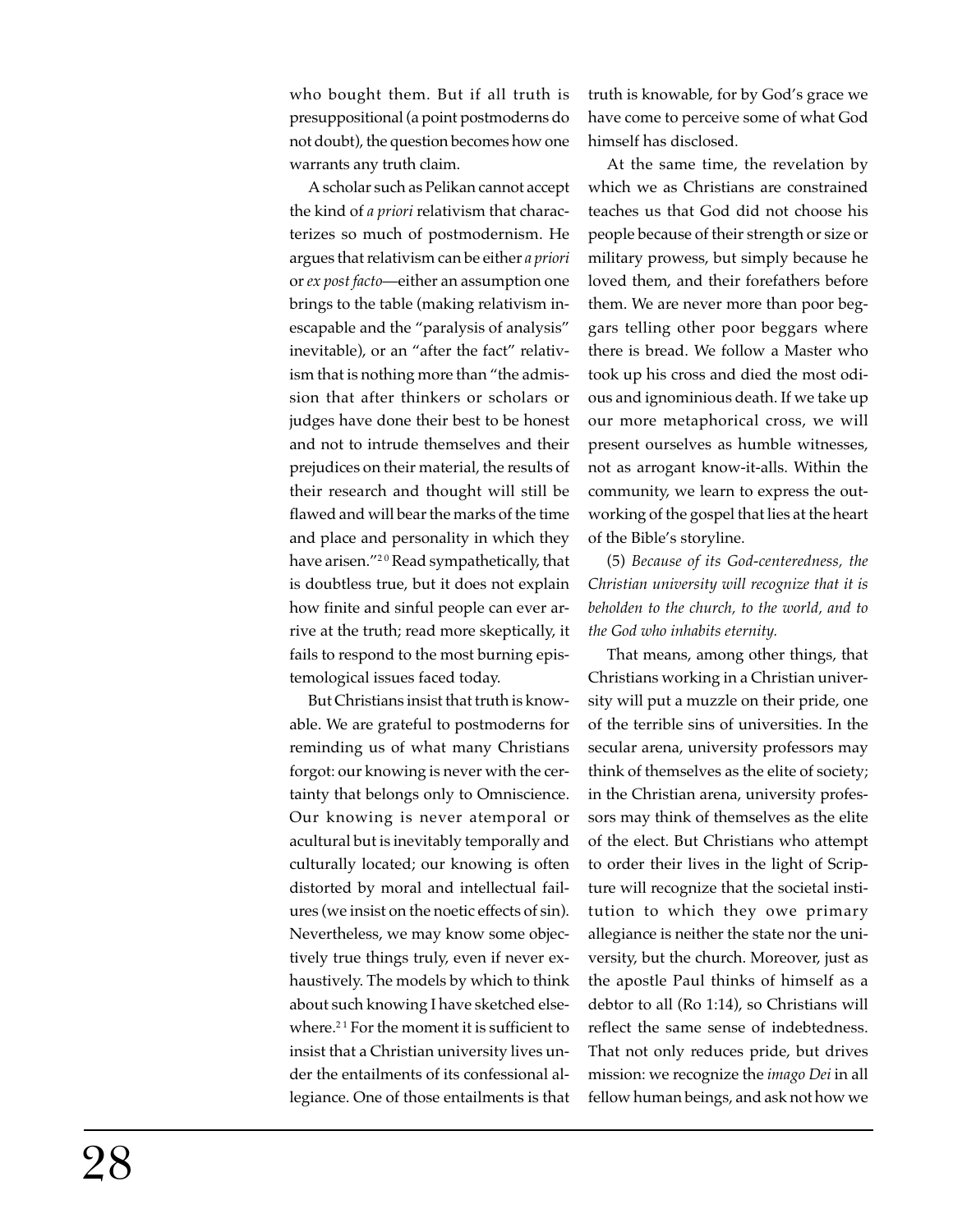may dominate, but how we may serve. Above all, because we have wrestled with the truth that there is nothing we are or have accomplished but what, directly or indirectly, we have received from God himself (1 Co 4:7; Jas 1:17), we are to learn not only the grace of gratitude but how to look at reality from God's perspective.

According to Jesus, from God's perspective it is more important to lay up treasures in heaven than on earth; it is more important to hear the Father's "Well done!" on the last day than to receive all the praise (and the complimentary book reviews) in the world; it is more important to be ready for death than it is to be ready for a university promotion; it is more important to win people to Christ than to win a reputation. A Christian university that boasts about how many leaders it has turned out must ask itself what kind of leaders they are. If we produce leaders who are indistinguishable from the leaders produced by other universities, we are a Christian university in name only and have horribly compromised our heritage, for Jesus himself erects quite a different vision of leadership. A Christian university that is sleazy in its financial operations, sycophantic in its relationships, willfully blind in its lack of principled discipline, self-indulgent in its leadership, skirting the truth with its supporters, or externally pious while morally frail in its leadership (recall Jesus' frequent excoriation of hypocrites), has sacrificed the right to prefix "university" with "Christian."

In short, administrators, scholars, and students alike in a Christian university must constantly be working out, in the light of Scripture, just what it means to be a Christian. That is always reflected in relationships, and it in turn shapes what it means to be a Christian university. True, a Christian university is not a church.

Some mission statements of Christian universities sound far too similar to the mission statements of churches to be realistic. To be a Christian university is first of all to be a *university.* But granted that reality, to be a *Christian* university transforms our relationships, both individual and corporate, with the church, with the world, and above all with God himself.

(6) *Because of its God-centeredness, the Christian university seeks to maintain a tension between a world-wide openness on the one hand, and cultural integrity and sensitivity at the local level on the other.*

Because we believe that there is but one sovereign God who rules over all peoples and cultures, and because we believe in common grace, we accept with gratitude the increased awareness of other cultures around the world. But because a particular university is inevitably tied to a particular culture, and perhaps to a particular denomination and heritage, faithfulness and integrity demand an ordered accountability in that arena. If in previous generations there was a constant, regrettable tendency to assume that our culture must be the best, in the present post-modern mood there is an equally regrettable tendency to assume that all cultures are of equal quality and worth. This latter tendency sometimes works itself out in an eclectic approach that is intellectually sloppy and unwittingly more arrogant and condescending than anything it replaces.

Consider, for example, the recently published book, *The Dictionary of Global Culture,* edited by Kwame Anthony Appiah and Henry Louis Gates, Jr. At one level, this marvelous compendium of 1,200 short essays is a masterpiece of information. But one rarely glimpses how elements within a culture work together. This is not a dictionary of global cultures;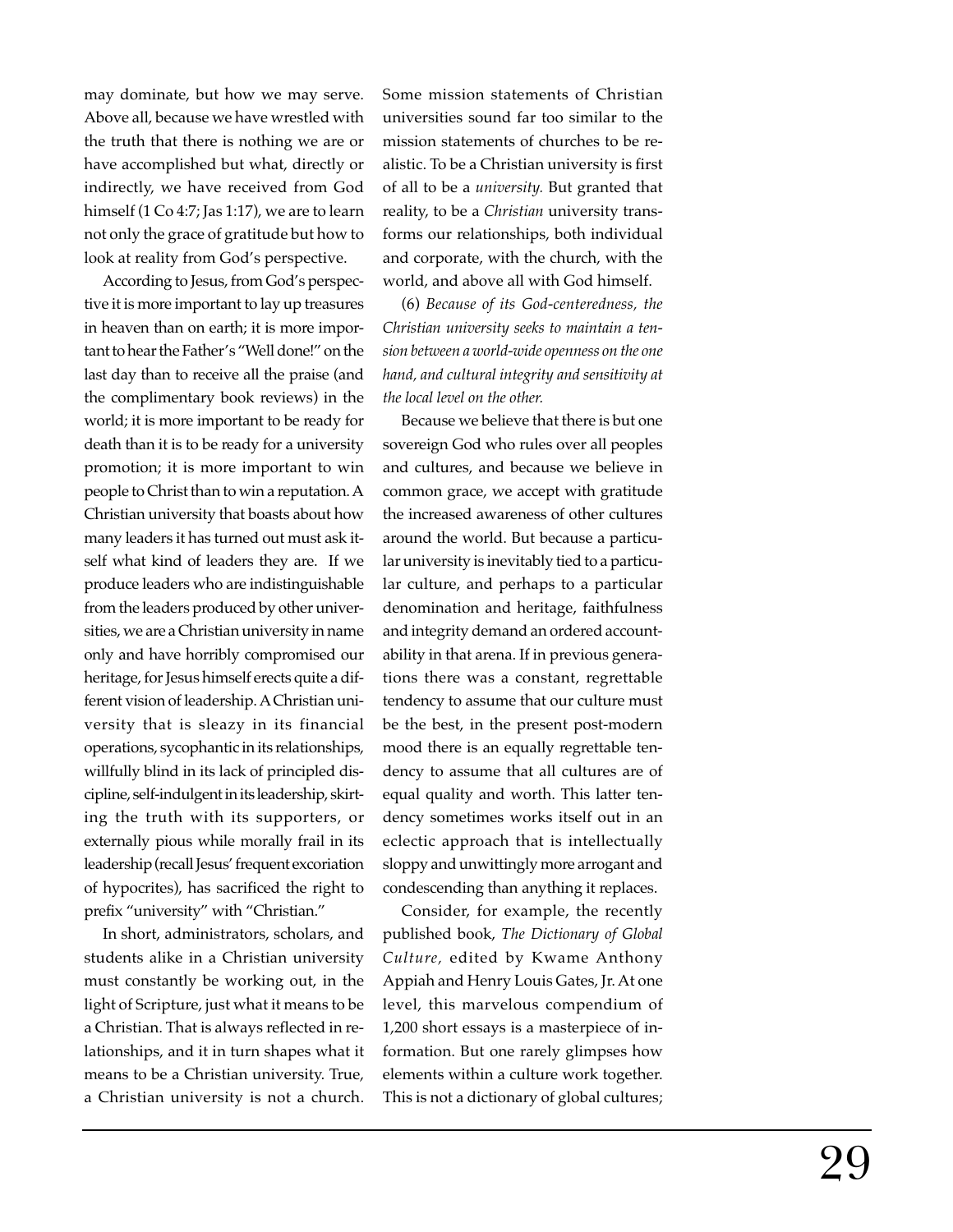it is a dictionary of global culture. A generation ago we used to tweak "mid-Atlantic" persons—people who were too British to be American and too American to be British. It was a wry way of saying that they did not really belong anywhere. Nowadays "mid-Atlantic" is too north-Atlantic a designation. Nowadays we are to become "mid-earth" persons—and this is seen not as an unfortunate compromise that leaves us rootless but as a glorious expression of global culture.

Whereas global cultures are fascinating, global culture is plastic. It is an eclectic form without roots or depth. This is not to argue surreptitiously for a return to colonial views of culture. Nor is it to deny that in many contexts an eclectic ingathering of cultural tidbits from around the globe might prove both informing and helpful. It is to say that realistic listening to Scripture encourages us to engage cultures at a deeper level. Paul is willing to become all things to all men so that by all means he may win some (1 Co 9:19-23). Contemporary globetrotters are in danger of such eclecticism that they become nothing to anyone, never winning anyone.

That means an American Midwestern Christian university needs to understand where it is planted and operate comfortably from that base. For all that it may invest in trying to accommodate its international students by explaining American culture to them, providing venues where internationals may feel secure among their own, exposing Americans to the great heritage of cultures over which God reigns, and preparing people to live and serve in diverse cultures, that Midwestern university will best be able to fulfill these universal responsibilities when it is aware of its own culture. Thoughtful Christians have given up trying to be trans-cultural. It is impossible anyway, and merely produces plastic. God himself disclosed himself to us in particular times and places, in a specific culture with specific languages. That is part of the "scandal of historical particularity" that lies at the heart of the Christian revelation. That does not mean all are to become first-century Jews like Jesus. We insist that cultures can communicate with one another. One of the glories of the gospel is how it has embedded itself and taken root in so wide an array of cultures around the world. But it is a denial of this cultural wealth, and finally a denial of the incarnation itself, to love people everywhere and no one in particular, to be sensitive to cultures everywhere while never being rooted in any of them—in short, to be "mid-earth" people. It was not Jesus' way; it was not Paul's way.

*(7) Within the vision of the Christian university already laid out, it is entirely appropriate to provide both liberal arts education and professional training.* But in both cases the Christian university will transform the discussion and the tension between the two visions.

Because of the extraordinary explosion of knowledge during the past two or three centuries, the years devoted to mastery of one tiny subset of a subject may be many. Certainly there are still many people who dabble in several fields, and some may become competent in more than one. But the ideal of the Renaissance person is now forever beyond us; there are not enough hours in a single lifetime. One of the effects of this development is that the debate between liberal arts training (recall Newman's second point) and professional training has intensified. If there is inadequate time to do both, which should prevail?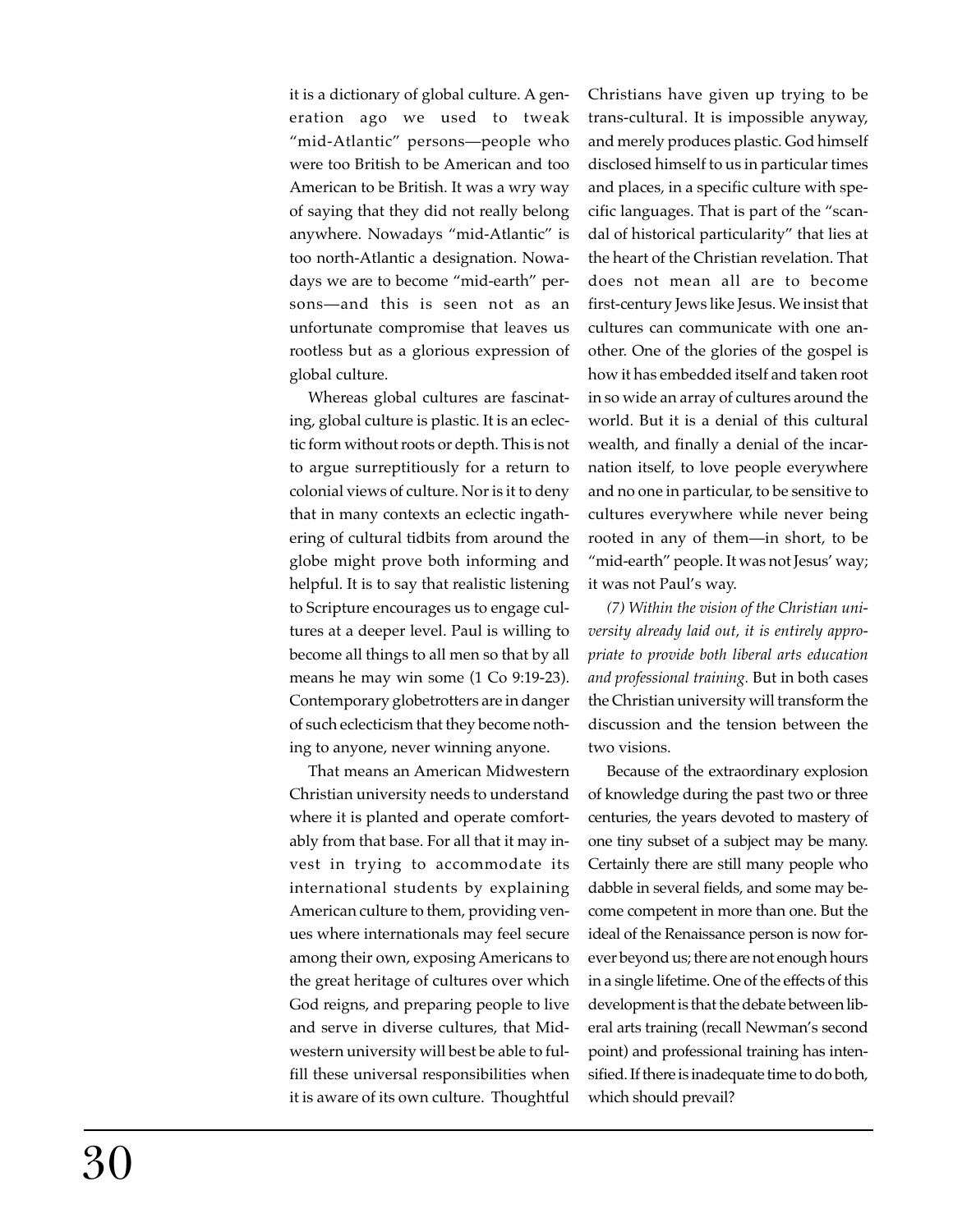From a Christian perspective, the antithesis is unwisely cast. A Christian university will want to train scientists, lawyers, engineers, historians, politicians, and more. But above all it will want to foster a profoundly Christian worldview in them, along with a deep devotion to Christ that is not only visceral and affective but thoughtful and comprehensive. This will make *better* scientists, lawyers, engineers, historians, and politicans provided, of course, that the quality of their professional training is competitive.

On the other hand, a Christian university will recognize that both the church and society are enriched by individuals who have read widely and learned to weigh and evaluate and think critically, beyond merely professional competence. It will therefore eschew an approach to tertiary education that is reductionistically oriented toward professional training. But this liberal arts education must itself be informed and shaped by the determination to inculcate a biblical worldview. If students are exposed to the "great books" but have not thought deeply, comprehensively, and in an integrated way about the greatest Book, where is the advantage? Why, indeed, should a university that fails in this respect call itself a Christian university? True, all truth is God's truth. But that does not mean that there is no center, no framework, no worldview to be adopted. One tires of observing the number of colleges and universities who at some time in their (modernist) past adopted as their slogan, "You shall know the truth, and the truth will set you free" (Jn 8:32). Nowadays, of course, that sounds quaint to postmodernists; to most others there is little appreciation of the context, the framework, the worldview in which those lines were first penned. The

residual piety masks a massive blasphemy. So although a Christian university will foster the best of liberal arts education, it will resolutely set its face against attempts to elevate this heritage above the framework of informed Christian worldview formation.

(8) *A Christian university will rigorously reflect on academic feedom and confessional fidelity.*

We must face the question squarely: In terms of coercion and ideological commitment, precisely how does a Christian university differ from, say, a Marxist university in China? Is that not the implicit question lurking behind the assertions of those who say that a Christian university is an oxymoron? Are not Christians so ideologically committed that they are not free to pursue the truth, the way people are free in an "ordinary" university?

There are many responses. *First,* as we have seen, the so-called "ordinary" universities are far from being ideologically neutral. Neutrality is impossible for finite sentient creatures. *Second,* the question sometimes masks divergent agendas. If the suggestion that a "Christian university" is an oxymoron were made by a Marxist academic, it might simply reflect the fact that he or she thinks that "scientific" evidence supports Marxist theory, and therefore a Christian interpretation of reality must be unscientific. If the charge were made by a philosophical naturalist, it may simply be an automatic ruling out of anything supernatural—which is of course a powerful ideology itself. If the charge is purely pragmatic, under the assumption that an "ordinary" university allows Christian views, atheist views, Buddhist views, new age views, or whatever, in a healthy interaction, while the Christian university is so narrow that it is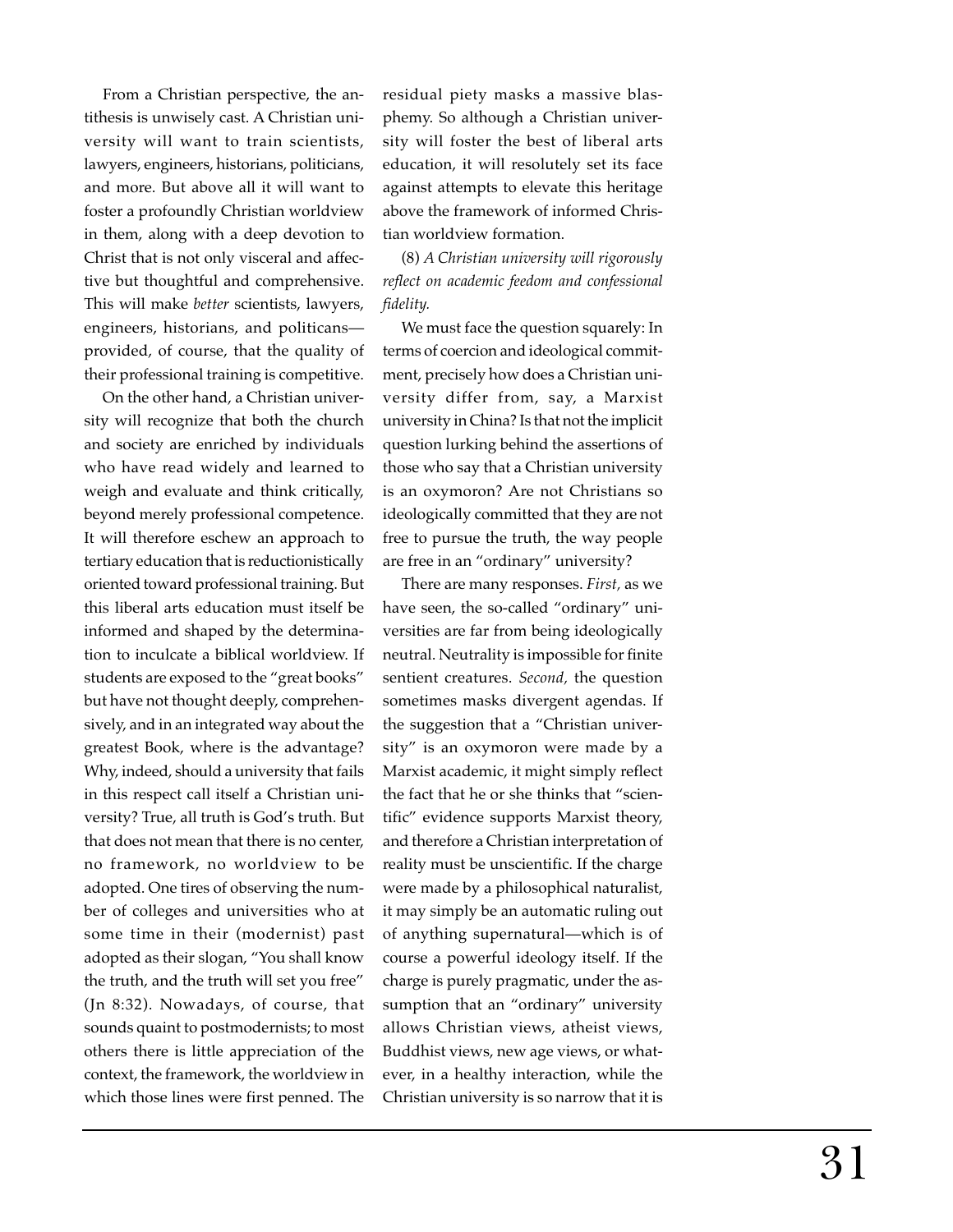incapable of self-correction, then one must reply: (i) in that case it is less than clear what is the unifying factor in the university; (ii) more importantly, many Western universities are happy to have *Christians* among their faculty, but there are very few that are open to having *a Christian worldview* promulgated there. In other words, "ordinary" universities are often the most doctrinaire of all. *Third,* the problem with, say, a Marxist university system in a totalitarian country such as China is that there is no competing system. If citizens do not toe the party line, they cannot gain a tertiary education. But if someone cannot gain an education at a Christian university, there are plenty of other flavors around. Thus in Western culture the Christian university threatens no one more than the philosophical materialist, who is so convinced his view of reality is correct that he wants to stop the proliferation of reasoned alternatives.

But there are more complex questions to think about under this heading. What is the substance of freedom? Is it found in the right to say anything I please? Most would admit it is not. Those enmeshed in the outlook of late modernity want it to be the right to publish and explore and teach the truth, in an atmosphere that (i) fears no administrative or governmental retaliation and (ii) presupposes naturalism. Christian supernaturalism is therefore ruled out of bounds by the latter criterion. A postmodernist understands academic freedom as the right to publish and explore and teach what one finds compatible with one's interpretive community, within a framework that celebrates the articulation of all views save any that says it is at base objectively true and that those contradicting it are correspondingly false. Christian confessionalism is therefore again ruled out of bounds.

Christians will delight in John 8:32, just cited, and understand from the context that the ultimate freedom is freedom from sin—from all the self-orientation and rebellion that blinds us to our Maker and Redeemer and all the truth he has disclosed about himself, ourselves, the universe, and all that is and will be. To be unfree in this arena is to be out of step with reality, and to live under the tyranny of self-absorption and under the threat of God's judgment. At their best, Christians will not want to coerce agreement on these matters; by all means let others articulate their views. Let there be naturalist or postmodern universities. What makes competition difficult is the massive government subsidizing of ideologies that proclaim themselves to be neutral when they are not. By and large we do not object to these realities. Rather, we object to the self-serving pretensions of academic freedom that are ideologically driven, for from our perspective they serve only to hide the truth.

Christian universities must also reflect on the degree of academic freedom that is encouraged *within* the border of Christian confessionalism. Not all Christian confessionalism agrees on all points. Even the brands of Christianity widely dubbed "orthodox" boast many variations. What is meant by academic freedom in, say, a confessionally dispensational Christian university? in a confessionally Reformed, paedo-baptist Christian university?

It would take quite a different essay to outline what kind of confession I might encourage a fledgling Christian university to adopt. But once a confession has been adopted, no matter how tight or loose the boundary, there will always be some tension between responsible accountability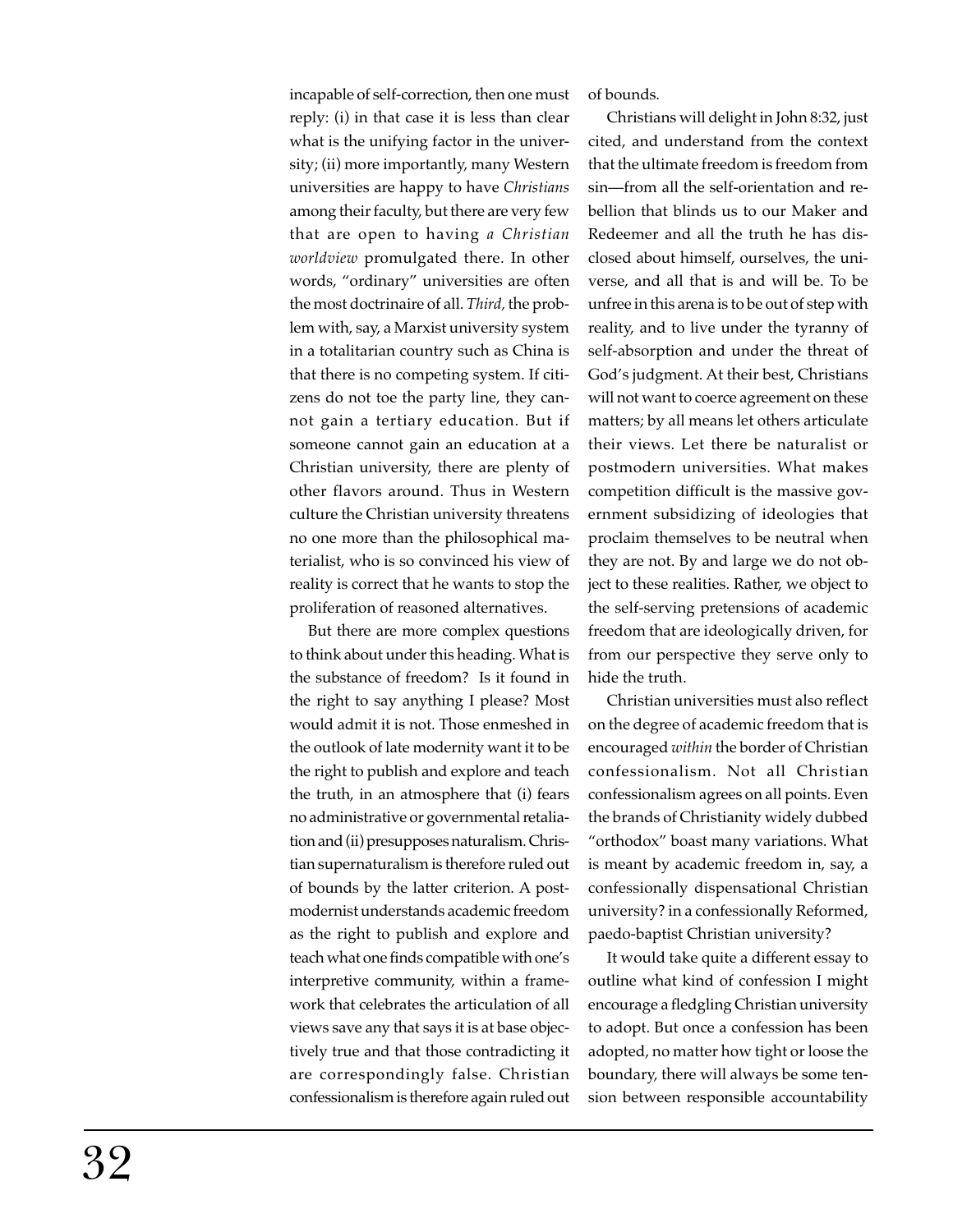and freedom to explore the fringes. As a rule of thumb, one may allow some scholars to ship water, so long as they learn to bail. It is when they rejoice in the leaks that firmer action is required. A similar tension exists in the moral and ethical areas. Because Christianity is not merely an intellectual worldview (though it is not less than that), but a way of life, most Christians institutions of higher learning adopt some sort of standard of conduct that is, in most arenas, $22$  more tightly defined than what is adopted in its secular counterparts. Inevitably, wherever the lines are drawn there will always be tough cases. But this cannot be an appeal for the abolition of limits, whether confessional or ethical.

How best to preserve the confessional and ethical heritage I shall briefly discuss below. My sole point at this juncture is that Christian universities must constantly reflect rigorously on academic freedom and confessional fidelity.

### **Some Priorities**

If we answer the question in the title with a strong affirmative, and adopt some such vision of the Christian university as what has just been outlined, what ought to be our priorities? The following list is nothing more than a brief priming of the pump. Each of the four suggestions could be treated at length, and the list itself could be greatly extended. The question that elicits these paragraphs is this: What priorities should a Christian university adopt?

*(1) Teach the Bible.* This is no peripheral matter. Many are the Christian universities that have so cut back on Bible or theology courses in order to make room for the "essential" courses in the discipline that in due course the institution has stopped being Christian in all but name

and in the Divinity department—and eventually in those two areas as well. I am not suggesting the kinds of *pro forma*, "mickey mouse" courses that engineering or psychology students endure in order to get to the good stuff they came for. Careful curricular planning must go into shaping the right kinds (and percentages) of Bible/theology courses in each program of a Christian university. Enormous institutional energy needs to go into finding and funding the *best* teachers for these sorts of courses. If this requirement adds to the length of the program, so be it: the Christian university loses its *raison d'etre* if it abandons this component of its vision. It is not enough to have Christian teachers (though that is essential); it is necessary for both faculty and students to learn how to think Christianly, and that simply cannot be done where knowledge of Scripture and theology is slashed to some minimalist residue.

Moreover, the teaching of Scripture should not be restricted to the classroom and to certain parts of the curriculum. Substantial institutional energy needs to go into developing a worshipping community, which takes more than rules about chapel attendance. What is required is a culture of gratitude and worship, and utter excellence in this component of university life. Most Christian universities fail in this area, because people are so busy (understaffing is endemic) that little time is reserved for creative excellence in this arena. The Christian university is an institution where faculty and students alike are encouraged, without mere legalism, to spend much time reading their Bibles (yes, that's what I said—an almost lost commitment these days) and talking about what it says.

*(2) Teach the Bible worldviewishly.* This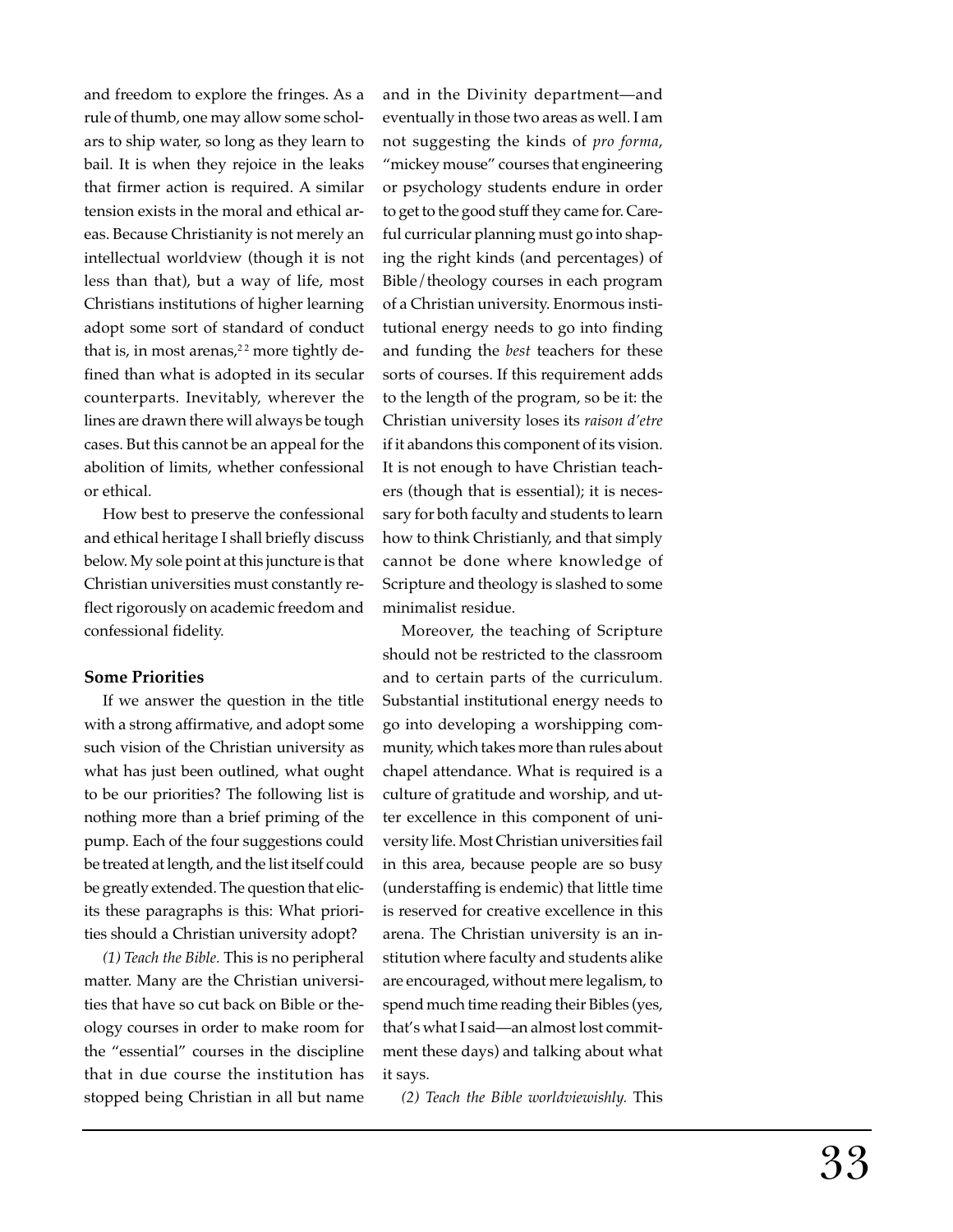point deserves a separate heading. It is not enough simply to fill students' minds with details drawn from the Bible's pages (though it is impossible to learn a sophisticated worldview without also learning a fair bit of content).

The urgency of this priority is accelerating, owing to the growing number of Christian students whose biblical knowledge is slim, and whose grasp of the "big picture" is nonexistent. I suspect we fail to appreciate how much of the "big picture" was absorbed a couple of generations ago from the assumptions of Judeo-Christian outlook that permeated much of our culture, especially at the popular level. Nowadays we hear intelligent seminary graduates saying that they still do not have their Bibles "together."

To articulate a Christian worldview, it is necessary to do several things. (i) It is necessary to get across the Bible's storyline, and how the parts fit into the whole. In other words, it is essential that we teach a great deal more biblical theology than most of us do at present. (ii) It is necessary to cast the storyline not only in terms of its biblical rootedness, but in terms of its detailed mandates and implications for how we live. (iii) It is necessary to cast this Christian worldview over against competing worldviews. This is important not only to prepare students for some apologetic task, but to clarify their own heritage. One's worldview is clarified and perhaps even first crystallized when it is cast over against competing alternatives in the culture. One of the strengths of Phillip Johnson's recent work<sup>23</sup> is its willingness to tackle not simply the minutiae of Darwinism or naturalism, but the massive worldview questions. He insists, for instance, that we keep forcing the question, "What should we do if empirical evidence and materialist philosophy are going in different directions?"<sup>24</sup> That question is never allowed among those committed to philosophical naturalism, even though there is plenty of evidence to make it an obvious question. That question can readily be asked by Christians and we must ask it. But in the final analysis it is not enough to learn to question the worldview of others; it is essential that we learn to develop our own. Christians who have studied at Christian universities and never learned to think worldviewishly have been robbed of a quality education.

Enormous intellectual energy must be devoted to this challenge. It will involve us in preparing university teachers to think and teach in this way, because quite frankly not many do. In the long haul, it will prepare faculty and students to see the hermeneutical *advantages* to thinking out of this sort of framework. Christian students are often intimidated into thinking that most Christian scholarly endeavor is reactionary. Other groups have the brilliant ideas (good, bad, or indifferent), and we merely respond to them. But not a little creative work done on, say, the Bible, is creative precisely because it operates out of a framework that we judge to be unfaithful. Not a little of Bultmann's creative brilliance depended on his naturalism-cum-pantheism: he certainly could not approach the Bible in any traditional sense, and the interaction of his committed worldview with the text issued in creative syntheses. But "creative" does not necessarily mean right, or even enduring. Bultmann is now largely *passé*. More importantly, Christians working *within* the framework of orthodox confessionalism also bring to the intellectual tasks of our day entire structures of thought that will prompt us to ask questions that Bultmann would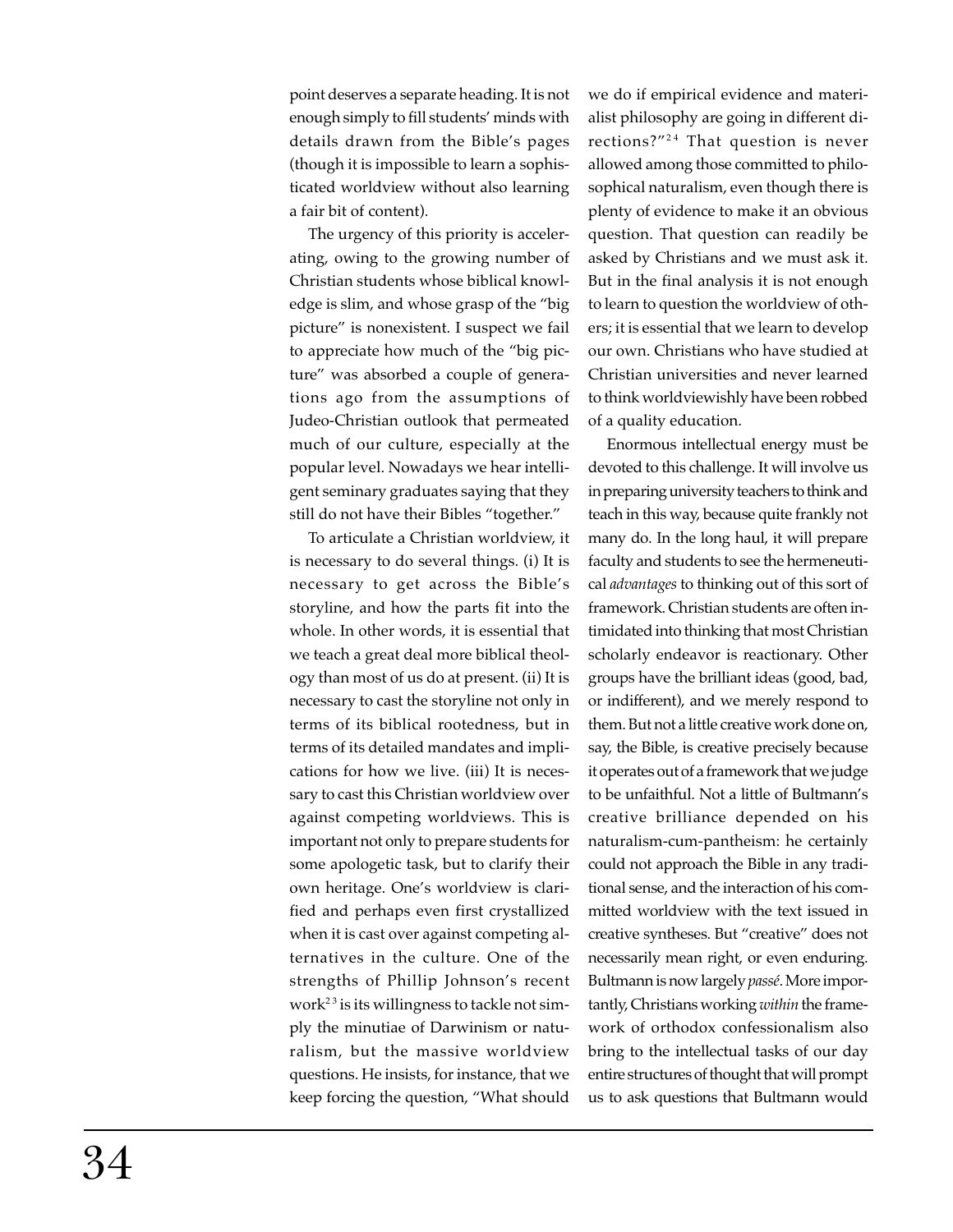never have thought of. In other words, there are considerable hermeneutical advantages to thinking worldviewishly.

In short, we must see that teaching the Bible worldviewishly is not an optional extra for elite institutions, but an urgent requirement of all Christian tertiary education, especially the Christian university. The gains in stabilizing Christians, developing intelligent worldview evangelism, and growing in hermeneutical enrichment will be incalculable.

*(3) Pursue excellence.* Admittedly, the exact shape of excellence will vary a bit from institution to institution, from student body to student body, and so forth. Excellence may not be measured in exactly the same way in a Christian university committed to helping as many kids from the slums gain a leg up the educational ladder as it will in a Christian university whose primary clientele comes from stable and well-to-do homes. Nevertheless, excellence is something more often acknowledged in the breach than in practice.

For a start, one might insist that more administrators and lecturers read the cheeky book by James V. Schall, *Another Sort of Learning: Selected Contrary Essays on How Finally to Acquire an Education While Still in College or Anywhere Else: Containing Some Belated Advice about How to Employ Your Leisure Time When Ultimate Questions Remain Perplexing in Spite of Your Highest Earned Academic Degree, Together with Sundry Book Lists Nowhere Else in Captivity to Be Found.2 5* In the humanities, we must do far more to encourage students to read primary sources, and learn to read and write thoughtfully and critically. Moreover, "excellence" will not be restricted to the mere mastering of a body of material (as wonderfully important as that is), but will embrace thoughtful interaction with others.

The driving force behind this pursuit of excellence is worship. We are to love the Lord our God with our *minds,* Jesus insists. Excellence pursued for its own end can degenerate into idolatry; it is certainly idolatrous if we pursue excellence in order to be thought excellent. But pursuit of excellence as a sacred trust and glorious privilege is a wonderful freedom.

*(4) Reflect hard and often on how to preserve the institution.* The list of Christian universities that have over time become something quite different is depressing. People have sometimes asked me why there is, apparently, a universal tendency for Christian universities to drift toward the academic "left." I deny the tendency. Rather, there is a universal tendency for Christian universities to drift toward the dominant voices in the culture, especially the dominant intellectual voices in the culture. Thus, under Hitler German universities drifted "right" along many axes. Most South African universities upheld Apartheid during the years before Nelson Mandela became President.

The temptation to drift, then, is not toward a predictable and specifiable goal, but away from the Christian heritage and toward the dominant intellectual spirit of the age. What can be done about it? The following suggestions are entirely preliminary.

(i) Develop a tradition of a theologically and practically informed Board. Considerable amounts of time should be devoted to such training. Boards can be wonderfully stabilizing when they are theologically informed and blessed with administrations under them that are candid, evenhanded, and not manipulative. Constantly re-think structures to foster these goals.

(ii) Chief academic officers responsible for hiring faculty must themselves be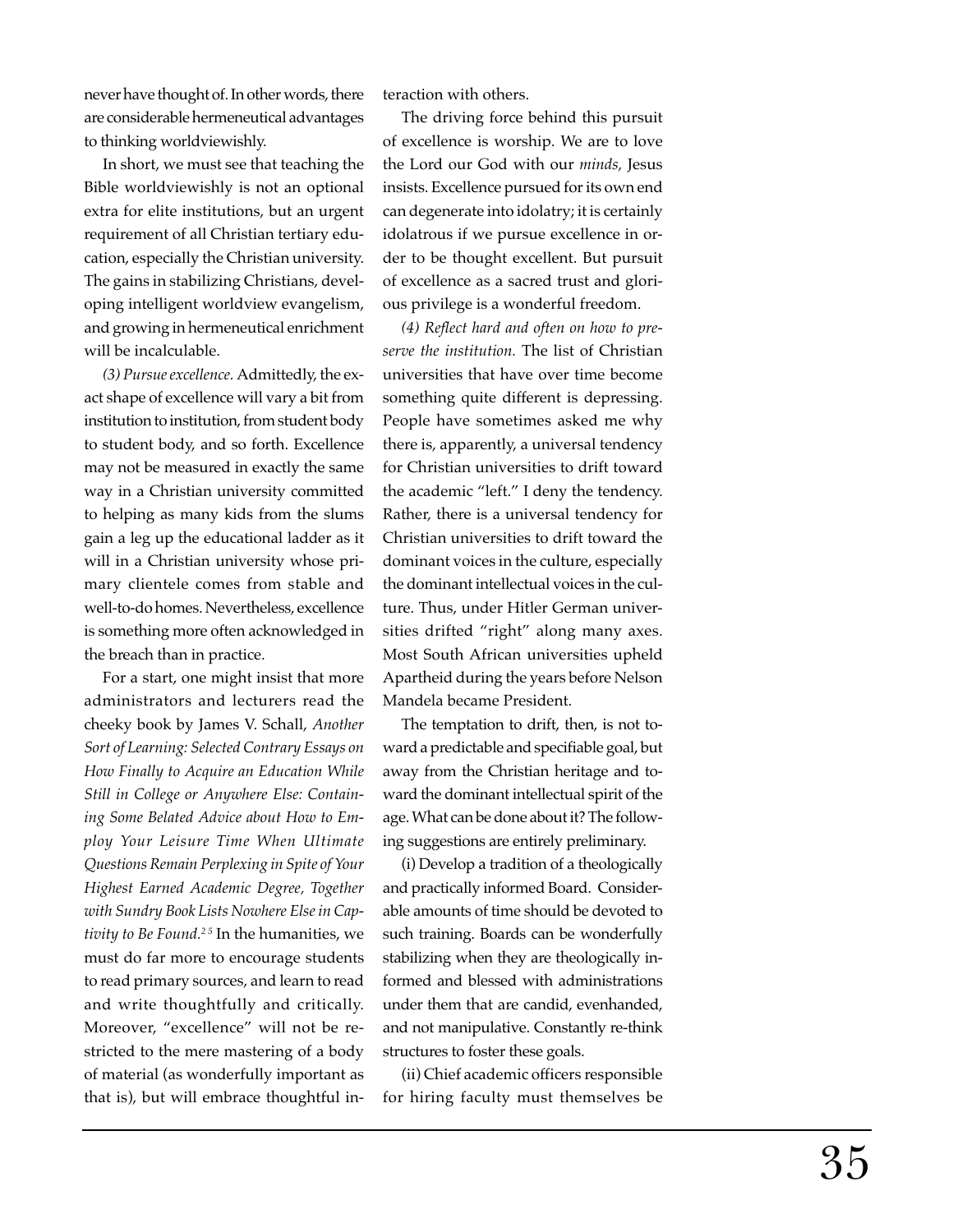vetted in the most penetrating ways, not only for their own orthodoxy, but for their tolerances. It is one thing to affirm your personal belief in some confession or other; it is another to have thought through questions of confessional tolerance so thoroughly and sympathetically that nepotism, denominational allegiance, friendship, and institutional loyalty all pale in comparison to the primary responsibility you have to pass on the institution in at least as good a shape, theologically speaking, as the condition it was in when you found it.

(iii) Encourage candor and integrity. When a faculty member is working through some difficult issue, be as supportive and helpful as possible. But when that faculty member has come down, however hesitantly, on a side that is in direct opposition to the doctrinal heritage, integrity (in the faculty member) demands that he or she resign, and integrity (in the administration) demands that the faculty member be dismissed.

(iv) Several studies have shown that faculty members have often been far less in agreement with the statement of faith they signed than one might have thought from the signature itself. It is essential that interviewing procedures be not only fair, but probing. This means that at least some of those in charge must not only be theologically informed and orthodox themselves, but they must also be *au courant* with *contemporary* debates. For instance, a dean who has not read a thing in the area of epistemology and the rise of Postmodernism will almost certainly get snookered by prospective faculty members badly in need of a job and meaning very different things than the dean when the same expressions are used.

(v) Ensure that at least some of the top administrators are theologically informed, orthodox, and current. Studies have shown that one of the first steps toward drift in Christian universities has been the appointment of top administrators who are personally orthodox but who are entirely dependent on the advice of others for any theological discussion that is at all sophisticated.

(vi) Christian universities with church-based connections have a variety of structural connections they may adopt that would enhance fidelity.

(vii) Pursue faculty members who have not only avowed agreement with the university's position, but who delight in Scripture, and who are excited about the possibility of studying and teaching in an environment that takes Scripture seriously and tries to think worldviewishly.

(viii) In the course of time, bring together within the university scholars from diverse backgrounds to work out together not only what Scripture says on certain matters, but how what it says must impact this or that discipline. For example, it might be possible to develop a working group on creation. Include on Old Testament scholar, one expert in the history of doctrine, one physicist, one biologist, one philosopher, one geologist, and one expert in literature or hermeneutics. The group might meet for two or three hours once a month, each time having read in advance a book suggested by a different member. Some such groups might eventually produce something worthy of publication, but that would not be the primary aim. The aim would be to bring together the intellectual resources of the university, under the Scriptures, to enrich the community and become more mature in Christian articulation in a variety of arenas. The aim is the development of a Christian mind, a Christian community with intellectual integrity, while simultaneously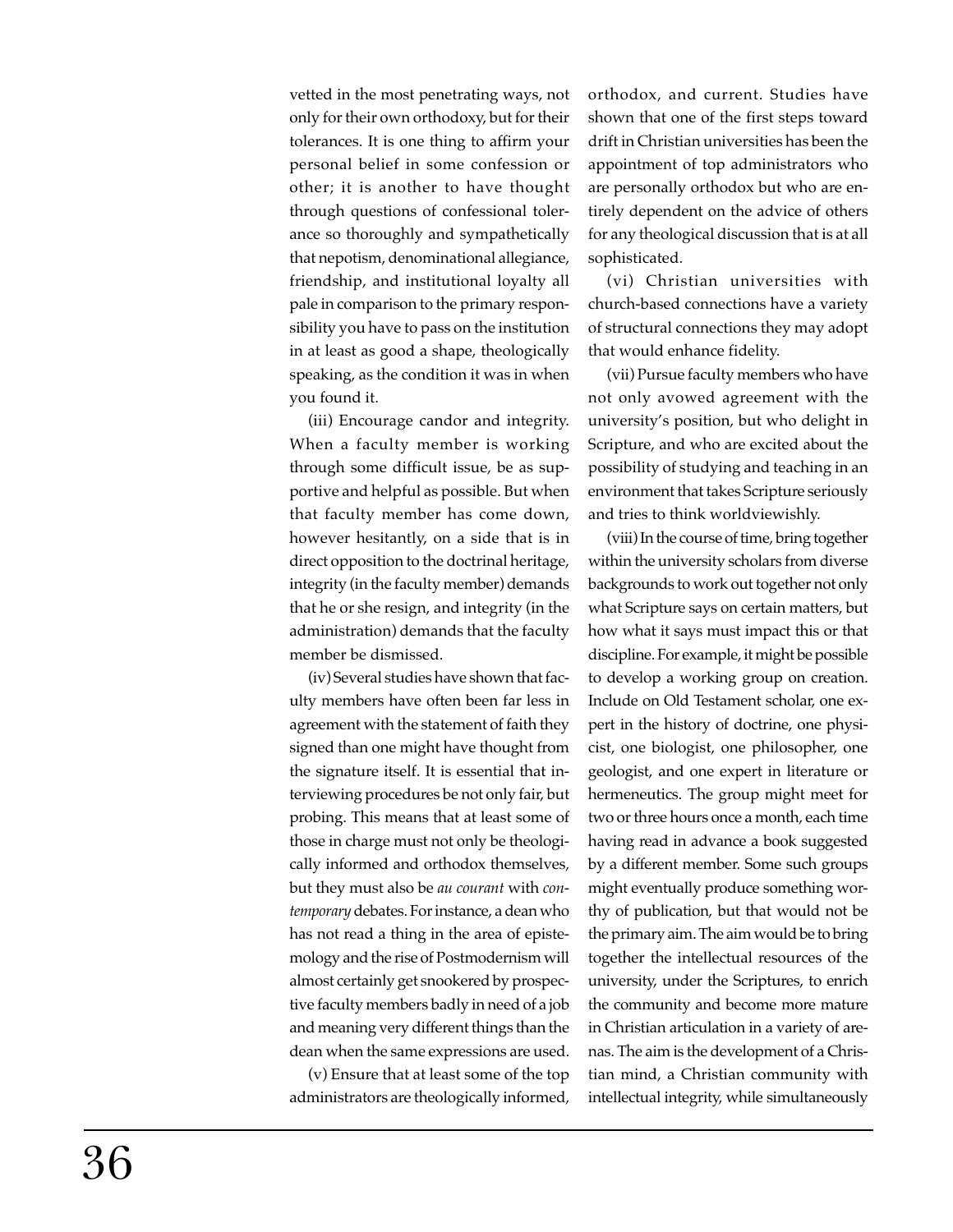reducing the danger of lone ranger scholars promoting half-baked and adventuresome theories that are far more indebted to the spirit of the age than they perceive.

One could imagine scores of such groups working on various issues dealing with economics, on literary questions, on cultural matters, on historical questions, on moral and ethical questions, on governmental and political issues, questions of art and music, and so forth. At the outset such groups should be entirely voluntary, but one can easily think of ways in which the university could foster and encourage such groups (e.g. provide a meal or other incentive). In due course it might be possible to mandate participation in some such group for all incoming faculty. But such a course will prove counter-productive if the university is already bleeding its faculty dry. Faculty who are over-extended by ridiculous student/ teacher ratios and an inefficient and bloated bureaucracy will not respond happily to institutional demands for yet another chunk of time. Thus inevitably the viability and value of this sort of program is linked to income, load, incentives, and above all to the quality of the leadership in the institution.

(ix) One can easily conjure up other institutional steps. Every university, even small ones, have a few faculty who are especially gifted at thinking through questions of worldview, doctrine, and cross-disciplinary matters, within a God-centered and confessional framework. Such people might well be used to give series of talks to the rest of the community, with ample encouragement for discussion and feedback. Mentoring systems for new faculty might be helpful in some cases. But all of these proposals presuppose adequate resources allied to visionary leadership. If either the resources or the leadership is lacking, suggestions such as these will inevitably burn themselves out in cynicism.

#### **Conclusion**

Can there be a Christian university? Of course. But there is a great deal of work to be done, many things to be learned, and many commitments to undertake if we are to establish excellent ones that grow and endure for long periods of time, bringing glory to God, strength to the church, and grace to the broader culture.

#### **ENDNOTES**

- <sup>1</sup> This is one chapter from a collection of essays being published in June 1998, as part of the centenary celebrations of Trinity International University. The volume is being edited by David Martin and published by the University Press. It is reproduced here with permission.
- 2 There is now a considerable literature on this subject. See especially Debora Kuller Shuger, *The Renaissance Bible: Scholarship, Sacrifice, and Subjectivity* (Berkeley: Univ. of California, 1994).
- 3 See especially the important analysis and critique of this point by Christopher Lasch, *The True and Only Heaven: Progress and Its Critics* (New York: W. W. Norton and Company, 1991).
- 4 The report is detailed in Kelly Monroe ed., *Finding God at Harvard* (Grand Rapids: Zondervan, 1996).
- 5 It has appeared in many editions. One of the more recent and useful editions is edited by Frank M. Turner, complete with interpretive essays by Martha McMackin Garland, Sara Castro-Klaren, George P. Landow, and George M. Marsden (New Haven: Yale Univ. Press,